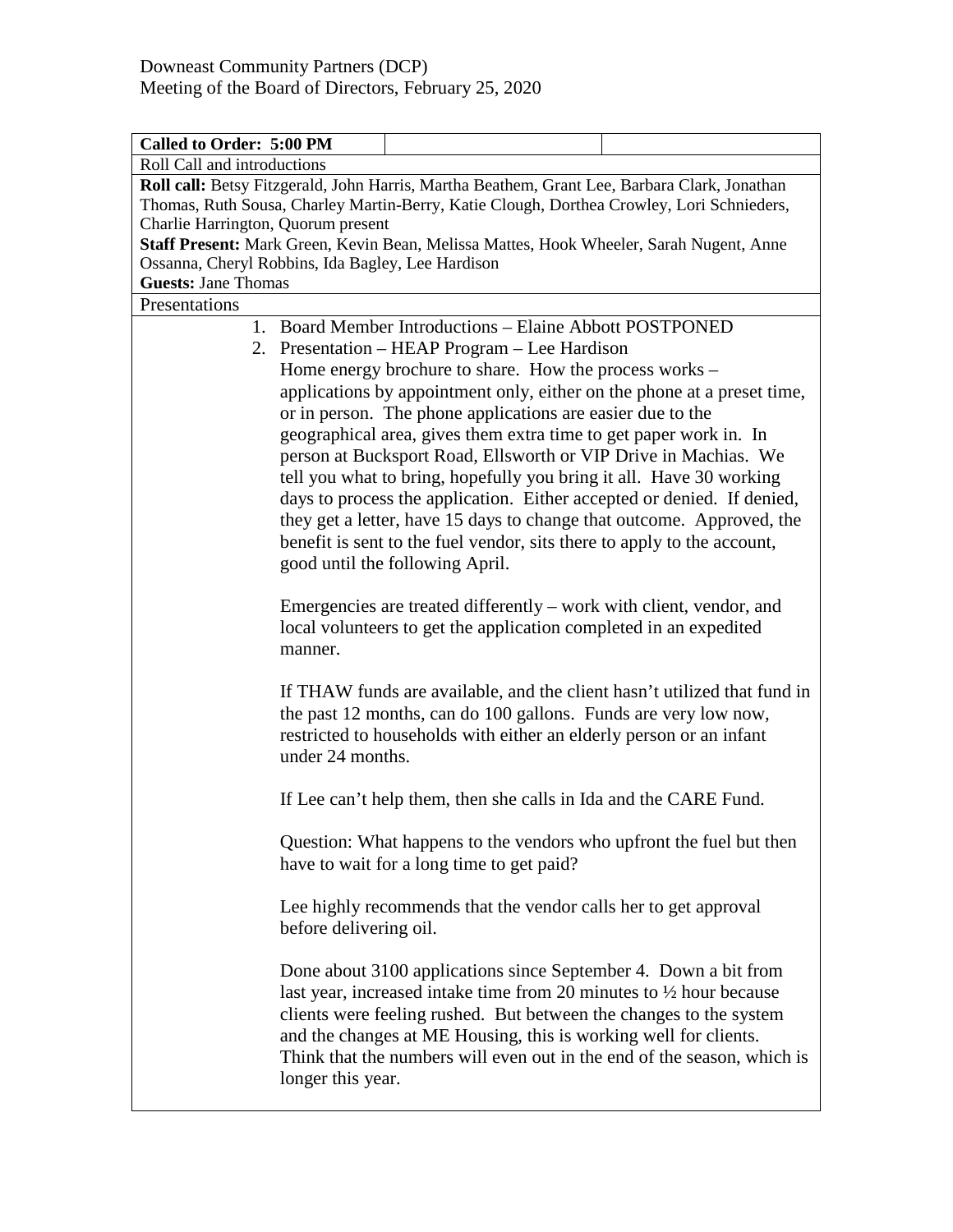| Not a lot of fraudulent activity in the program, but if there is, Maine<br>Housing deals with it.                                                                                                                                                                                                    |
|------------------------------------------------------------------------------------------------------------------------------------------------------------------------------------------------------------------------------------------------------------------------------------------------------|
| Question: What is the biggest issue with the program, and what can<br>ME Housing do to fix it?                                                                                                                                                                                                       |
| The problem could be solved by having enough money to hire enough<br>people to do the data entry required. Me Housing has done fabulous<br>changes - took away a lot of the excess "mandatory" paperwork.<br>Biggest challenge is getting the people to submit the required<br>paperwork.            |
| Working to open the program year round, but they are sorting out two<br>different budget years.                                                                                                                                                                                                      |
| Question: If everyone turned in a good application, how many would<br>be served?                                                                                                                                                                                                                     |
| Used to be 8,000 households. Last year about 3700 households were<br>served. Need to reach the other eligible people, encouraging them to<br>apply.                                                                                                                                                  |
| Question: How much more money would you need in the THAW fund<br>to fill all the requests?                                                                                                                                                                                                           |
| Hard to answer. Turn people away every day. More when it's colder.                                                                                                                                                                                                                                   |
| Question: Where do those people go?                                                                                                                                                                                                                                                                  |
| Town offices, local churches, other local funds, like Dolly Fisher,<br>Maine Seacoast, Catholic Charities.                                                                                                                                                                                           |
| Question: How long does it take to get approved?                                                                                                                                                                                                                                                     |
| Thirty WORKING days from the date of application. This discounts<br>weekends and state shut down days.                                                                                                                                                                                               |
| Question: Is there a way to speed it up?                                                                                                                                                                                                                                                             |
| Have enough money to hire more certifiers. DCP has 3 full time<br>certifiers. A simple one takes about $30-45$ minutes – time to do the<br>calculations, and then enter it in the new system. Once it is certified<br>and in the computer, roughly a week to ten days later the vendor gets<br>paid. |
| A few questions and concerns – following up on how long it takes to                                                                                                                                                                                                                                  |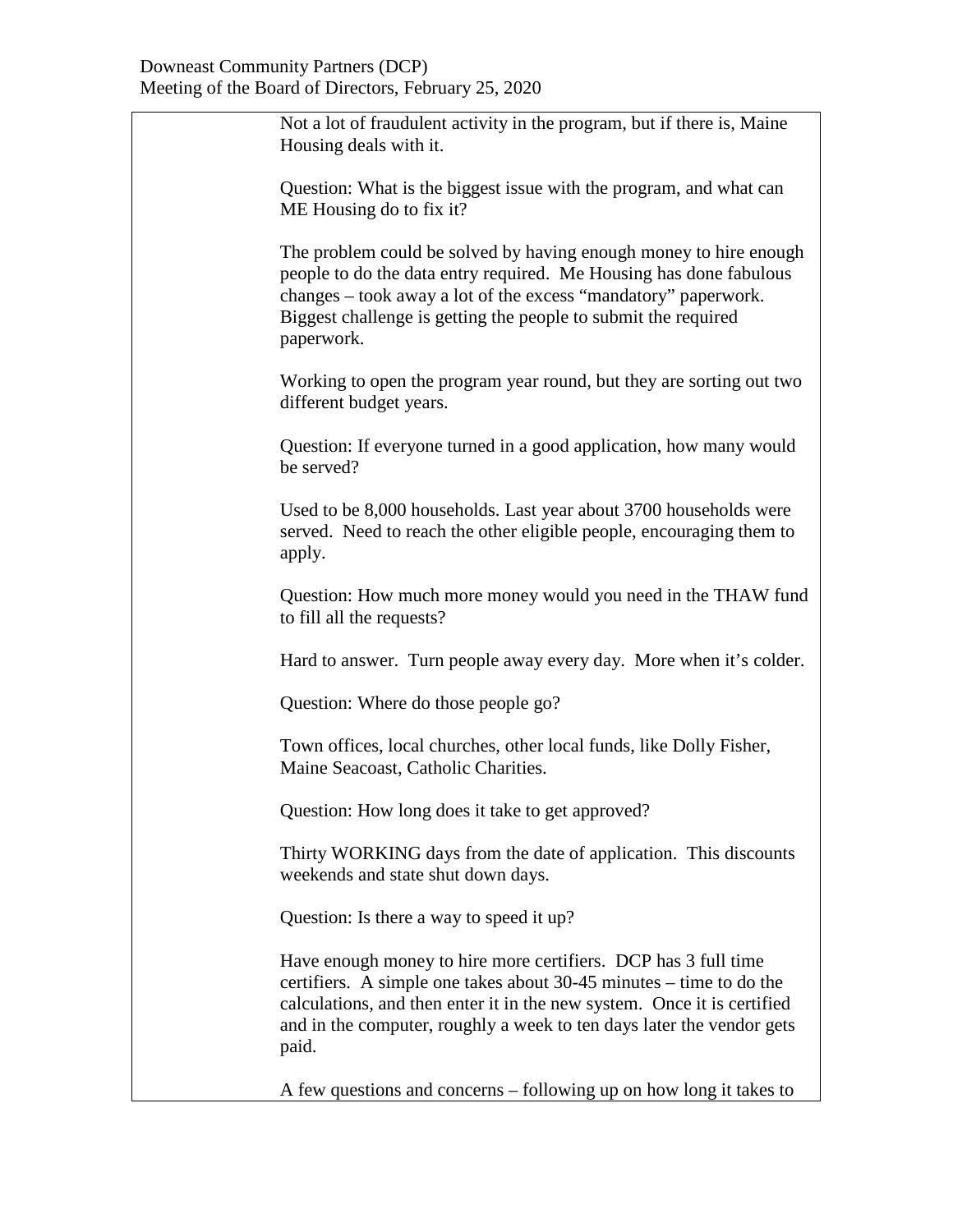get an appointment. Hearing it in the community – it is too long a process. People are throwing their hands up in the air, and they are cold. Board could have a deeper discussion on how to get you the people you need to shorten up the times.

CCC has a conduit to the community service providers, what is the best message we want them to get and when? There are people who are desperate, jugging their own fuel, bleeding their own fuel lines, a dangerous situation.

If they have done their application, but are in that emergency situation CALL US! We pull a certifier off to process them immediately, and get them their benefit.

If someone is scheduled way out, but getting near the end of their fuel, we ask them to call as often as they want, and we will put them in to a cancellation spot. Will not put a new appointment spot ahead of all the people who are waiting.

Software should, long term, make things better. Maine Housing is working hard to improve things. We have also added three full time employees this year. We previously only had two, but trying really hard to improve things, and we have made progress.

3. Presentation Supportive Services – Ida Bagley All of our programs aren't in the brochure , we recently got the elder services navigator, is now in supportive services.

Regular Supportive services – RAP – determine families goals, outline steps. Within that electric bill program. Six modules, for each one they complete, they get \$50 credit on their electric bills.

MCH – work with women who are expecting or just had their babies – might be wellness checks, or might have medical needs.

Up to 5 nurses in both counties, with a passion for the work.

Joe Connors, Financial Coach – does a lot of work in both counties, does a lot of outreach, letting folks know what we do. He also handles the FDA program – matched savings program.

Elder Navigator in Washington County, Blanche does great work with folks, all over the county. Sends us a report each month on the stories and successes. She is good at helping people apply for benefits and services to improve their income.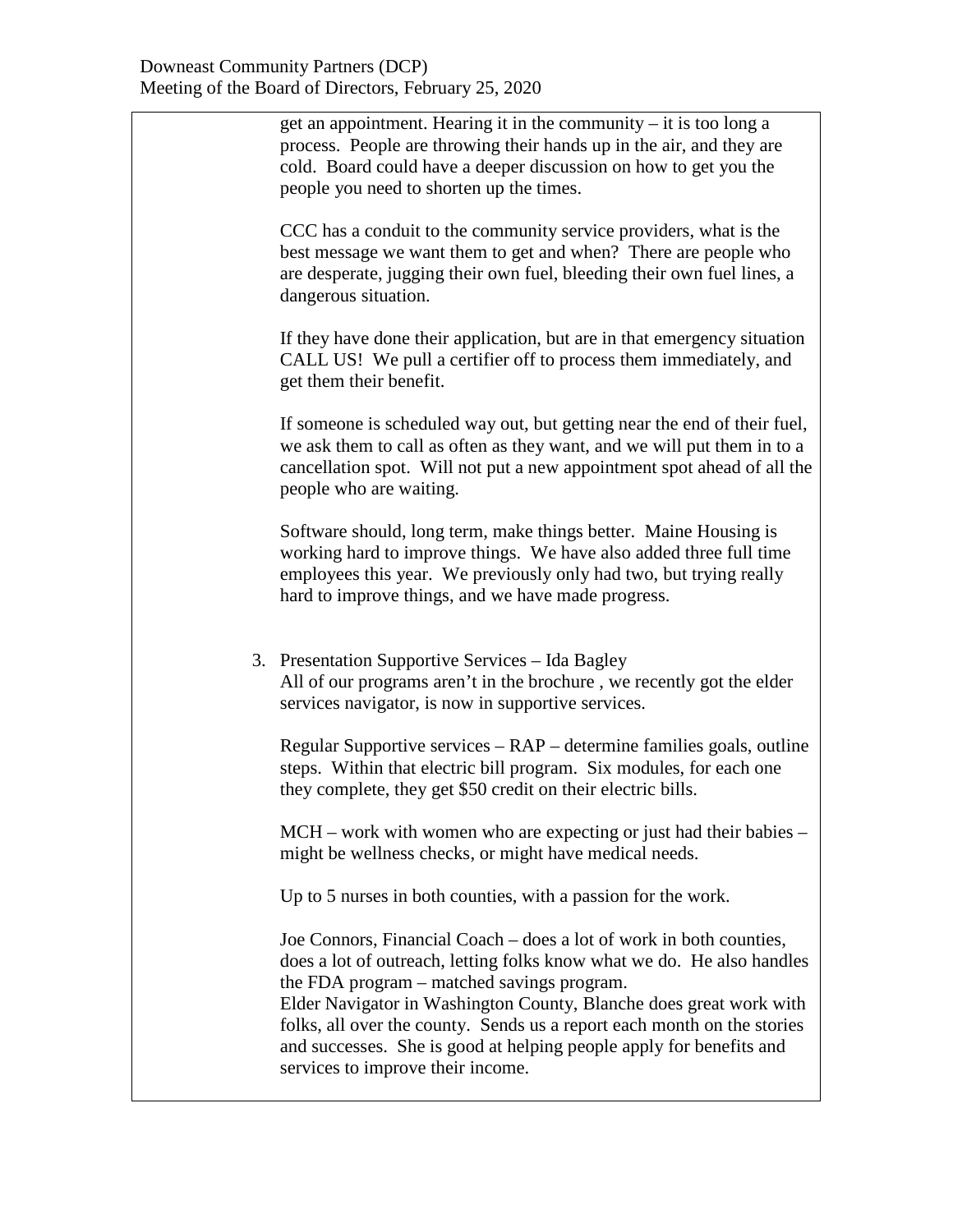Building Family Futures – 6 housing vouchers for people in unstable housing.

Resource Advocate in Washington County just left, will be hiring a new one.

Question: What are you looking for in Washington County job? I have several graduating students who might be interested.

Ida will reach out to Lori to learn more.

Challenge with the housing vouchers program is finding landlords who will participate. Very disheartening to do the work to get the voucher, then can't find a home to rent.

4. EmPower program – Stacy Brown – postponed, Stacy ill

III Items for Board Action

1. Resolved to approve the Board Meeting Minutes from 1/28/2020

**Discussion:** None

**Action: Katie** made the motion to approve the minutes, **Martha** seconded. **Motion passed.**

**2.** Resolved, to approve amendments to the policy entitled "Early Care and Education Eligibility, Recruitment, Selection, and Enrollment Policy".

**Discussion:** Policy was in your packet, no major changes, cleaned up some language, changed some position titles.

Is substance abuse syndrome considered a disability?

It's a diagnosis, not a disability.

A**ction: Katie** made the motion to approve the updated policies. **Lori** seconded. **Motion passed.**

IV Reports

| 1. Development Committee – Barbara Clark<br>Seed is busy! Sue Unger has left; the job is posted. Reviewed goal to<br>increase program donations, worked on Goal 5 to increase private<br>foundation donations. Barbara is "like a broken record" about newspaper<br>advertising. |                                                                                            |  |
|----------------------------------------------------------------------------------------------------------------------------------------------------------------------------------------------------------------------------------------------------------------------------------|--------------------------------------------------------------------------------------------|--|
|                                                                                                                                                                                                                                                                                  | Lisa has put together a winter fundraising event, Christmas tree auction.                  |  |
|                                                                                                                                                                                                                                                                                  | Barbara is putting together a small art show with paintings for sale at July<br>gathering. |  |
|                                                                                                                                                                                                                                                                                  | Raffle is up to 118 tickets. Ticket will be drawn July 15 at FC party (5-7)                |  |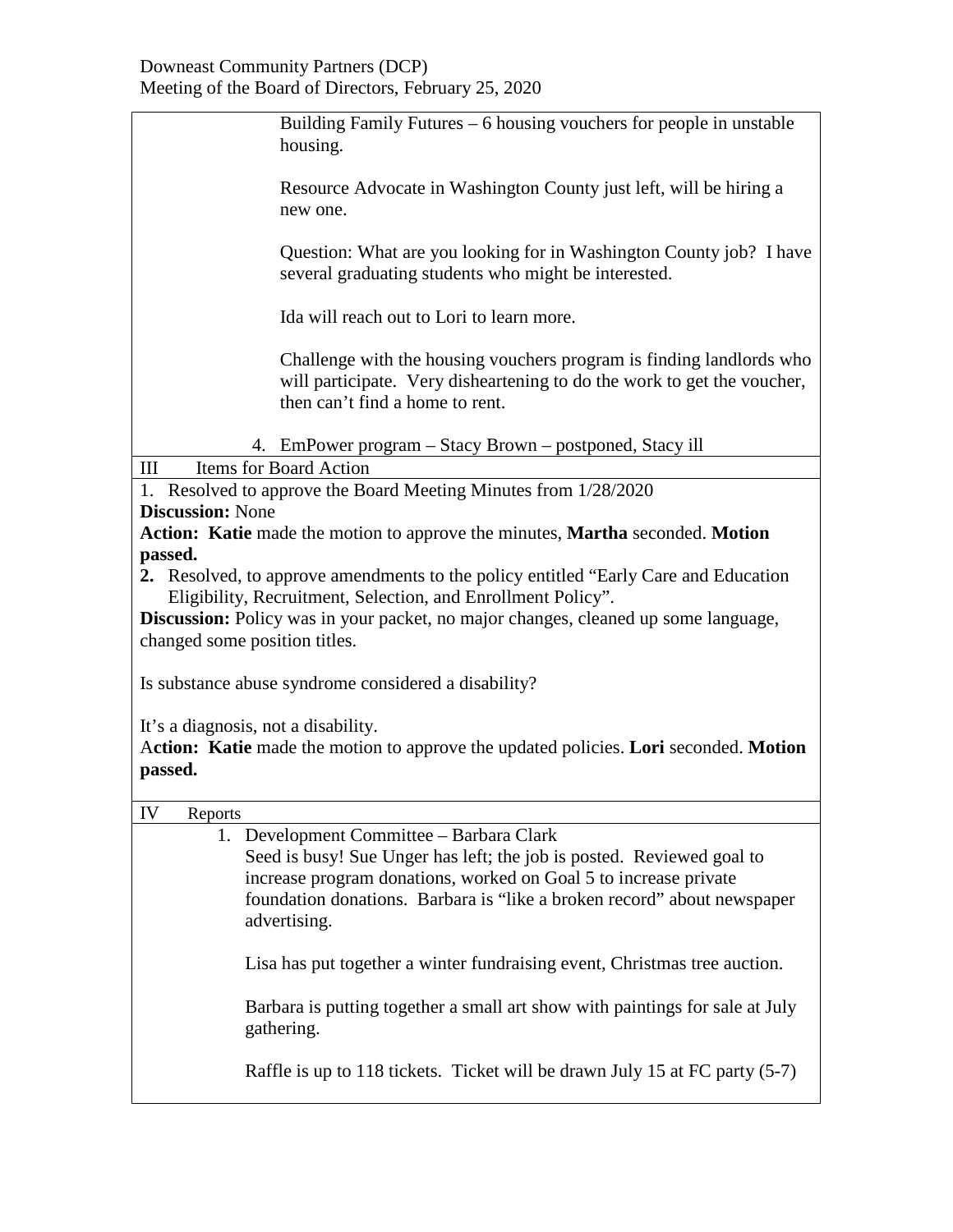5K race went well – about 60 runners, 3 board members helped out, several staff volunteered. Raised about \$2500 for THAW.

2. Executive Directors Report– Mark Green

Want to mostly talk about the two primary deficits in ECE and FC. Mark has been meeting with directors weekly to work on this. Particularly ECE is a very complex budget, not as simple as cutting \$50,000 out of the budget. Our goal is to stop the deficit from increasing. Unlikely that we will make up the past month's deficits. But important to not add to the deficit. In ECE we are looking at the structure of everything, redoing the budget looking at staffing levels. Infant/Toddler is fully enrolled.

On FC side, remains a challenge, identified a number of saving and revenue increases, looking at alternate staffing plans. Will come back in March and be further down the road.

Comment – Finance Committee really wanted to emphasize that we need to stop the bleeding.

Some of the expenses, especially in ECE were, made to set us up to be in a better place going forward.

3. Finance Directors Report – Kevin Bean

The month of January was a busy month, cash took a big nose dive by \$450,000; had a large payroll accrual sitting on the books, paid that out. Also utilized some of the cash on hand for contracts, increased ARs. Also used some of the cash from private donors, sitting in temporarily restricted. Put a little more money into work in process (housing related) than billed out.

Cash is still a little over a million. ARs up a bit. Revenues are 3% over budget; expenses are 1% under budget.

Surpluses/Deficits – Transportation now in a surplus, compared to last year they were in a 30K deficit. 124K deficit in ECE child care. 16K deficit in FC. AH \$13,000 surplus (surprise). Energy –s light surplus. Admin 72K surplus, primarily because of seed, we are half way to our goal. Received in January, an ongoing donation for operating costs. Housing – the deficit within their division is directly related to properties – expensive time of year – heat, salt, plowing, etc. Expect it to level out in the spring. Don't expect to transition to surplus for these. Quite a bit of money put into Elm street property prior t the loan from ME Housing.

4. Head Start Director's Report – Melissa Mattes See report – mentioned that we are getting some quality funds  $-$  \$40 – 50K, less than we hoped but still grateful for all funds. Getting together with staff to do the application.